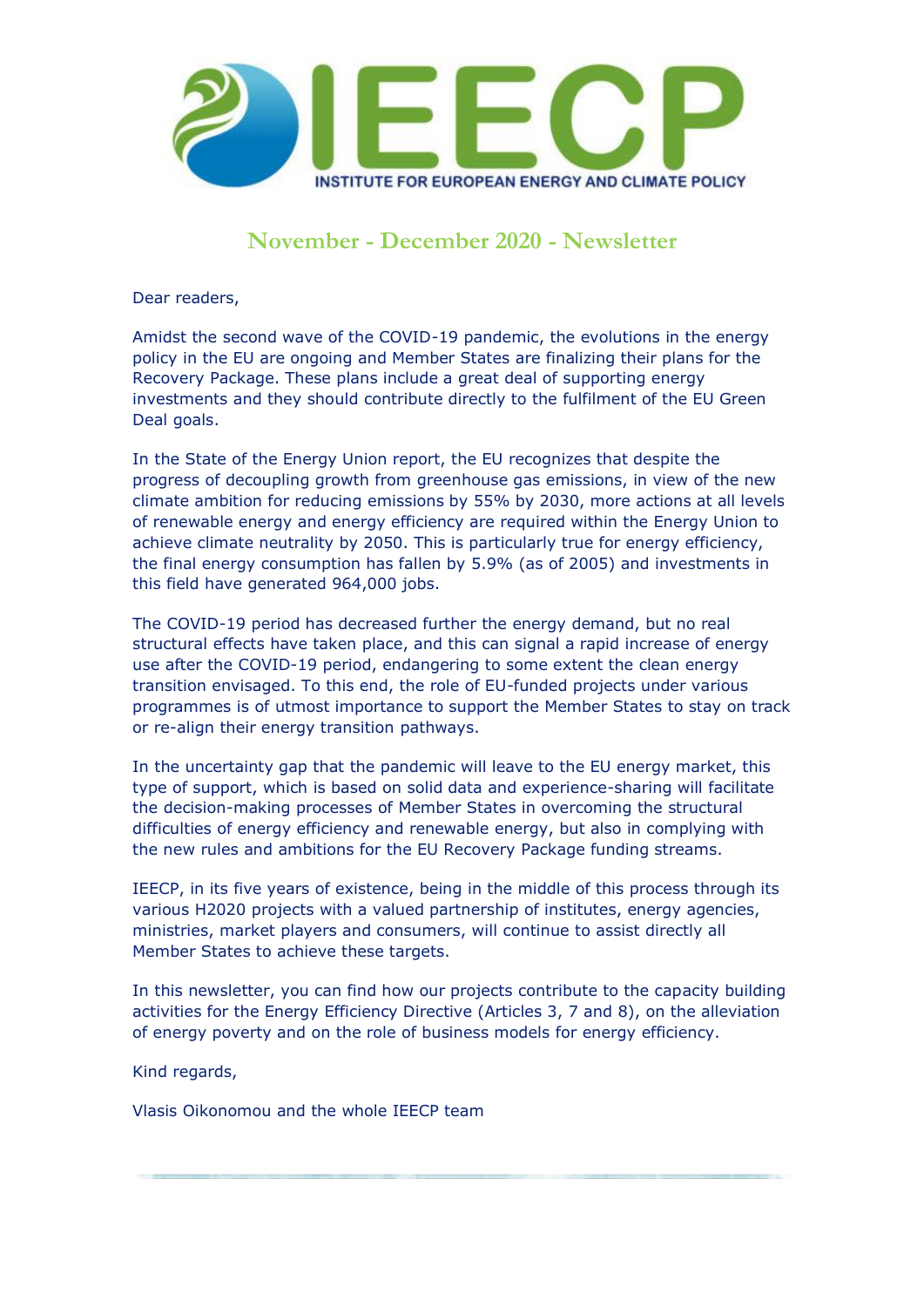### **NEW PROJECTS**

We announced in September that IEECP was joining, as partner or coordinator, many new projects: more information about each is now available, and they can be followed on social media or through their newsletters. IEECP coordinates DEESME, NUDGE, ENPOR and ENERGee Watch and partners in BECoop, StreamSAVE and MICAT.

• **NUDGE "NUDging consumers towards enerGy Efficiency through** 

**behavioral science" -** NUDGE will unleash the potential of behavioural interventions for long-lasting energy efficiency behaviour changes, paving the way to the generalized use of such interventions as a worthy addition to the policymaking toolbox. Website / [newsletter](http://www.ieecp.org/?email_id=24&user_id=214&urlpassed=aHR0cDovL3d3dy5udWRnZXByb2plY3QuZXU&controller=stats&action=analyse&wysija-page=1&wysijap=subscriptions) - [Twitter](http://www.ieecp.org/?email_id=24&user_id=214&urlpassed=aHR0cHM6Ly90d2l0dGVyLmNvbS9OVURHRUgyMDIw&controller=stats&action=analyse&wysija-page=1&wysijap=subscriptions) - First [news](http://www.ieecp.org/?email_id=24&user_id=214&urlpassed=aHR0cHM6Ly93d3cuY29uc3RydWN0aW9uMjEub3JnL2FydGljbGVzL2gvZml2ZS1jb3VudHJpZXMtdG8tYmVjb21lLXRoZS1maWVsZC1vZi1iZWhhdmlvdXJhbC1leHBlcmltZW50cy10by1lbmNvdXJhZ2UtZW5lcmd5LWVmZmljaWVuY3ktaGFiaXRzLmh0bWw&controller=stats&action=analyse&wysija-page=1&wysijap=subscriptions)

• **ENPOR "Actions to Mitigate Energy Poverty in the Private Rented Sector"** 

**-** ENPOR aims at making energy poverty in the PRS visible and as far as possible quantifiable, also testing energy efficiency support schemes to address it. [LinkedIN](http://www.ieecp.org/?email_id=24&user_id=214&urlpassed=aHR0cHM6Ly93d3cubGlua2VkaW4uY29tL2NvbXBhbnkvZW5wb3Jwcm9qZWN0Lw&controller=stats&action=analyse&wysija-page=1&wysijap=subscriptions) - [Facebook](http://www.ieecp.org/?email_id=24&user_id=214&urlpassed=aHR0cHM6Ly93d3cuZmFjZWJvb2suY29tL0VOUE9SLVByb2plY3QtMTA3MDIwOTc3ODYwNDgxLw&controller=stats&action=analyse&wysija-page=1&wysijap=subscriptions) - [Twitter](http://www.ieecp.org/?email_id=24&user_id=214&urlpassed=aHR0cHM6Ly90d2l0dGVyLmNvbS9FbnBvclByb2plY3Q&controller=stats&action=analyse&wysija-page=1&wysijap=subscriptions) - [Website/newsletter](http://www.ieecp.org/?email_id=24&user_id=214&urlpassed=aHR0cDovL3d3dy5lbnBvci5ldQ&controller=stats&action=analyse&wysija-page=1&wysijap=subscriptions) - First [news](http://www.ieecp.org/?email_id=24&user_id=214&urlpassed=aHR0cDovL3d3dy5pZWVjcC5vcmcvaW52ZXN0aWdhdGluZy1ob3ctdG8tdGFja2xlLWVuZXJneS1wb3ZlcnR5LWluLXRoZS1ldS1wcml2YXRlLXJlbnRlZC1zZWN0b3Iv&controller=stats&action=analyse&wysija-page=1&wysijap=subscriptions)

• **ENERGee Watch "Peer to peer learning in regional and local authorities to timely and accurately define, monitor and verify their sustainable actions"-** The ENERGee-Watch.eu is an existing network, and this H2020 project will support its growth and development. The overall aim of [ENERGee-Watch](http://www.ieecp.org/?email_id=24&user_id=214&urlpassed=aHR0cDovL3d3dy5lbmVyZ2VlLXdhdGNoLmV1Lw&controller=stats&action=analyse&wysija-page=1&wysijap=subscriptions) is to enable peerto-peer learning for regional and local authorities to precisely define, monitor and verify their sustainable energy and climate actions. [Twitter](http://www.ieecp.org/?email_id=24&user_id=214&urlpassed=aHR0cHM6Ly90d2l0dGVyLmNvbS9lbmVyZ2Vld2F0Y2g&controller=stats&action=analyse&wysija-page=1&wysijap=subscriptions)

• **DEESME "Developing national schemes for energy efficiency in SMEs" -** DEESME will enable companies to manage the energy transition by taking profit of multiple benefits and energy management approaches, support the development and implementation of energy efficiency EU policies in the framework of article 8 of the Energy Efficiency Directive and enhance the adoption of the DEESME approach by National Authorities. Website / [newsletter](http://www.ieecp.org/?email_id=24&user_id=214&urlpassed=aHR0cDovL3d3dy5kZWVzbWUuZXU&controller=stats&action=analyse&wysija-page=1&wysijap=subscriptions) - [Twitter](http://www.ieecp.org/?email_id=24&user_id=214&urlpassed=aHR0cHM6Ly90d2l0dGVyLmNvbS9EZWVzbWVIMjAyMC9zdGF0dXMvMTMwODQwNzA2MTU4NDI2MTEyMQ&controller=stats&action=analyse&wysija-page=1&wysijap=subscriptions) - [LinkedIN](http://www.ieecp.org/?email_id=24&user_id=214&urlpassed=aHR0cHM6Ly93d3cubGlua2VkaW4uY29tL2NvbXBhbnkvZGVlc21lLWgyMDIw&controller=stats&action=analyse&wysija-page=1&wysijap=subscriptions)

• **StreamSAVE "Streamlining Energy Savings Calculations"-** StreamSAVE aims to streamline energy savings calculation methodologies in Europe by fostering transnational knowledge and dialogue between public authorities and key stakeholders. More broadly, the streamSAVE research and results will contribute to the Article 3 and Article 7 measures of the Energy Efficiency Directive (EED) to improve energy efficiency in Europe. Website / [newsletter](http://www.ieecp.org/?email_id=24&user_id=214&urlpassed=aHR0cDovL3N0cmVhbXNhdmUuZXUv&controller=stats&action=analyse&wysija-page=1&wysijap=subscriptions) - [LinkedIN](http://www.ieecp.org/?email_id=24&user_id=214&urlpassed=aHR0cHM6Ly93d3cubGlua2VkaW4uY29tL2NvbXBhbnkvc3RyZWFtc2F2ZS1oMjAyMC8&controller=stats&action=analyse&wysija-page=1&wysijap=subscriptions) - [Twitter](http://www.ieecp.org/?email_id=24&user_id=214&urlpassed=aHR0cHM6Ly90d2l0dGVyLmNvbS9zdHJlYW1fc2F2ZQ&controller=stats&action=analyse&wysija-page=1&wysijap=subscriptions) [-](http://www.ieecp.org/?email_id=24&user_id=214&urlpassed=aHR0cHM6Ly93d3cuZW5lcmd5dmlsbGUuYmUvZW4vbmV3cy1ldmVudHMvc3RyZWFtc2F2ZS1zdXBwb3J0cy1ldXJvcGVhbi1tZW1iZXItc3RhdGVzLWJlY29tZS1lbmVyZ3ktZWZmaWNpZW50&controller=stats&action=analyse&wysija-page=1&wysijap=subscriptions) First [news](http://www.ieecp.org/?email_id=24&user_id=214&urlpassed=aHR0cHM6Ly93d3cuZW5lcmd5dmlsbGUuYmUvZW4vbmV3cy1ldmVudHMvc3RyZWFtc2F2ZS1zdXBwb3J0cy1ldXJvcGVhbi1tZW1iZXItc3RhdGVzLWJlY29tZS1lbmVyZ3ktZWZmaWNpZW50&controller=stats&action=analyse&wysija-page=1&wysijap=subscriptions)

• **BECoop "Unlocking the community energy potential to support the market uptake of bioenergy heating technologies" -**BECoop's ambition is to foster a broad deployment of bioenergy technologies in the heating sector across Europe by providing all necessary conditions and support tools to unlock the underlying market potential of community bioenergy. [Twitter](http://www.ieecp.org/?email_id=24&user_id=214&urlpassed=aHR0cHM6Ly90d2l0dGVyLmNvbS9CZWNvb3BIMjAyMA&controller=stats&action=analyse&wysija-page=1&wysijap=subscriptions)

• **MICAT "Multiple Impacts CAlculation Tool" -** The goal of MICAT is the development of a comprehensive approach to estimate the Multiple Impacts of Energy Efficiency. First [news](http://www.ieecp.org/?email_id=24&user_id=214&urlpassed=aHR0cDovL3d3dy5pZWVjcC5vcmcvcHJvamVjdC9taWNhdC1tdWx0aXBsZS1pbXBhY3RzLWNhbGN1bGF0aW9uLXRvb2wv&controller=stats&action=analyse&wysija-page=1&wysijap=subscriptions) - Video (from [2h07\)](http://www.ieecp.org/?email_id=24&user_id=214&urlpassed=aHR0cHM6Ly93d3cueW91dHViZS5jb20vd2F0Y2g%2Fdj1aQm5qLUdRSmxoRSZhbXA7ZmVhdHVyZT15b3V0dS5iZQ&controller=stats&action=analyse&wysija-page=1&wysijap=subscriptions)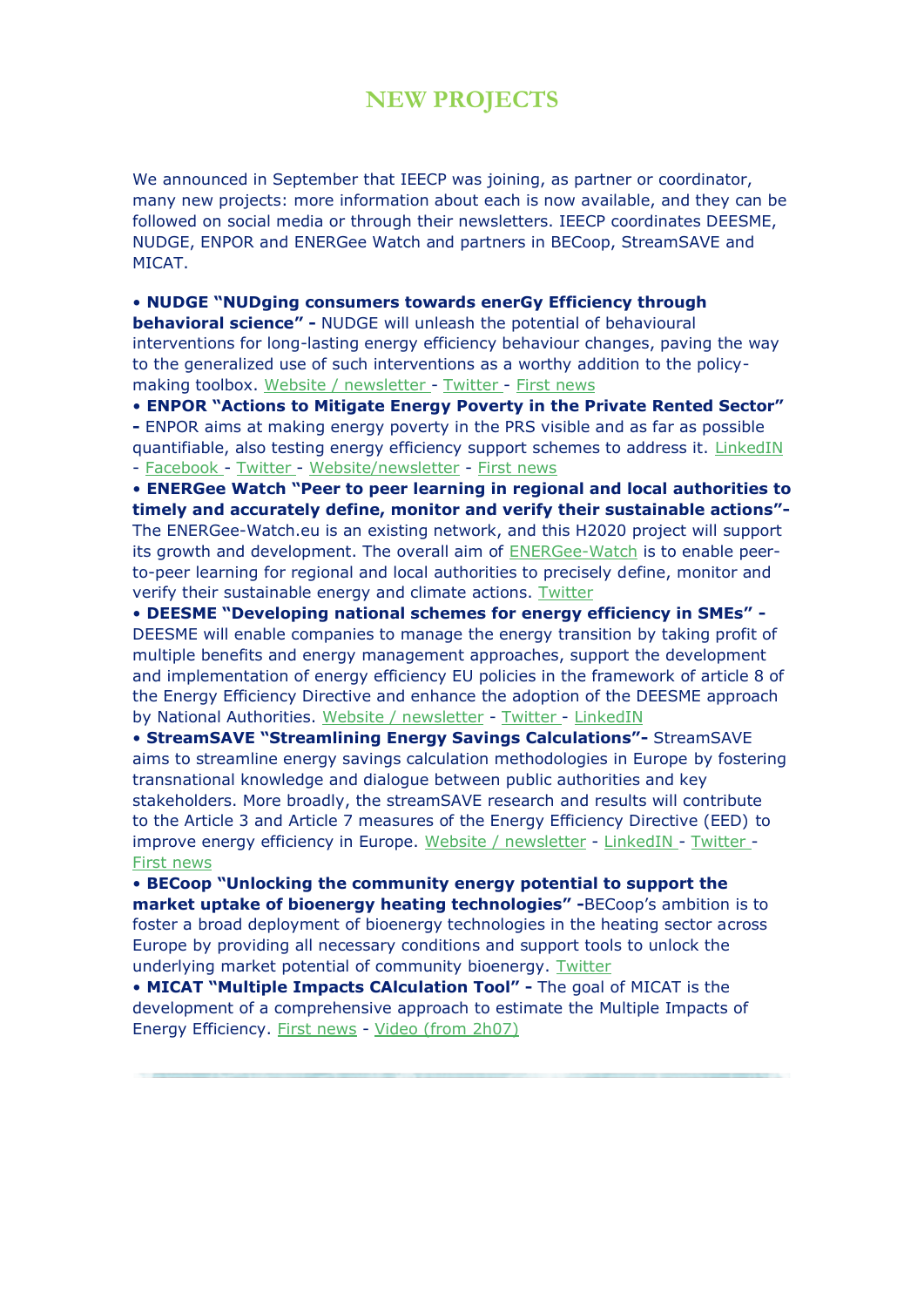# **AND ENDING ONES**



After 3,5 years of hard work, this is time for the H2020-funded PROSPECT project to end, but not without great successes and achievements to look back at!

Innovative financing is often an option for climate projects, but cities, municipalities and regions need to know how to activate and use it: PROSPECT filled that need allowing 195 participating local and regional authorities to exchange knowledge and experience on how to set up innovative financing schemes to implement their climate and energy measures.

We recommend 2 publications to end 2020 with inspiring reading:

- Needs assessment of local and regional authorities in [implementing](http://www.ieecp.org/?email_id=24&user_id=214&urlpassed=aHR0cHM6Ly9oMjAyMHByb3NwZWN0LmV1L2ltYWdlcy9saWJyYXJ5cmVzdWx0cy9EMjVfYnJvY2h1cmUucGRm&controller=stats&action=analyse&wysija-page=1&wysijap=subscriptions) projects related to [sustainable](http://www.ieecp.org/?email_id=24&user_id=214&urlpassed=aHR0cHM6Ly9oMjAyMHByb3NwZWN0LmV1L2ltYWdlcy9saWJyYXJ5cmVzdWx0cy9EMjVfYnJvY2h1cmUucGRm&controller=stats&action=analyse&wysija-page=1&wysijap=subscriptions) and climate action plans with innovative financing schemes – a short report presenting the project lessons learnt, an overview of the needs and findings of public authorities, and conclusions / recommendations for the future.

Finance your [sustainable](http://www.ieecp.org/?email_id=24&user_id=214&urlpassed=aHR0cHM6Ly9oMjAyMHByb3NwZWN0LmV1L2ltYWdlcy9saWJyYXJ5cmVzdWx0cy9ENTZfRmluYWxfcmVwbGljYXRpb25fcmVwb3J0LnBkZg&controller=stats&action=analyse&wysija-page=1&wysijap=subscriptions) and climate action, experience from 195 public [authorities](http://www.ieecp.org/?email_id=24&user_id=214&urlpassed=aHR0cHM6Ly9oMjAyMHByb3NwZWN0LmV1L2ltYWdlcy9saWJyYXJ5cmVzdWx0cy9ENTZfRmluYWxfcmVwbGljYXRpb25fcmVwb3J0LnBkZg&controller=stats&action=analyse&wysija-page=1&wysijap=subscriptions) in your hands for learning and replication – a comprehensive guide of the main project outcomes relevant for the peer to peer method and the replication by local and regional authorities in implementing projects related to sustainable and climate action plans with innovative financing schemes.

And a video by the project scientific coordinator [summarising](http://www.ieecp.org/?email_id=24&user_id=214&urlpassed=aHR0cHM6Ly95b3V0dS5iZS9qMUswOXpyMjZXWQ&controller=stats&action=analyse&wysija-page=1&wysijap=subscriptions) it all!

# **PUBLICATIONS**

**[Letter] SENSEI partners with 6 other Horizon 2020 projects to advise EU leaders how to prepare buildings for the energy transition** 

The transition to a forward-looking climate neutral economy, announced in the European Green Deal, demands an action plan where public and private sector investments are channelled towards climate-friendly technologies and business models. To support this transition, [H2020-funded](http://www.ieecp.org/?email_id=24&user_id=214&urlpassed=aHR0cHM6Ly9zZW5zZWloMjAyMC5ldS8yMDIwLzExLzI2L3BvbGljeS1yZWNvbW1lbmRhdGlvbnMv&controller=stats&action=analyse&wysija-page=1&wysijap=subscriptions) SENSEI, Triple A, LAUNCH, Ambience, NOVICE, Quest, RenOnBill and Ucert share [recommendations](http://www.ieecp.org/?email_id=24&user_id=214&urlpassed=aHR0cHM6Ly9zZW5zZWloMjAyMC5ldS8yMDIwLzExLzI2L3BvbGljeS1yZWNvbW1lbmRhdGlvbnMv&controller=stats&action=analyse&wysija-page=1&wysijap=subscriptions) to [policymakers](http://www.ieecp.org/?email_id=24&user_id=214&urlpassed=aHR0cHM6Ly9zZW5zZWloMjAyMC5ldS8yMDIwLzExLzI2L3BvbGljeS1yZWNvbW1lbmRhdGlvbnMv&controller=stats&action=analyse&wysija-page=1&wysijap=subscriptions), based on all projects' findings and objectives, investigating ways to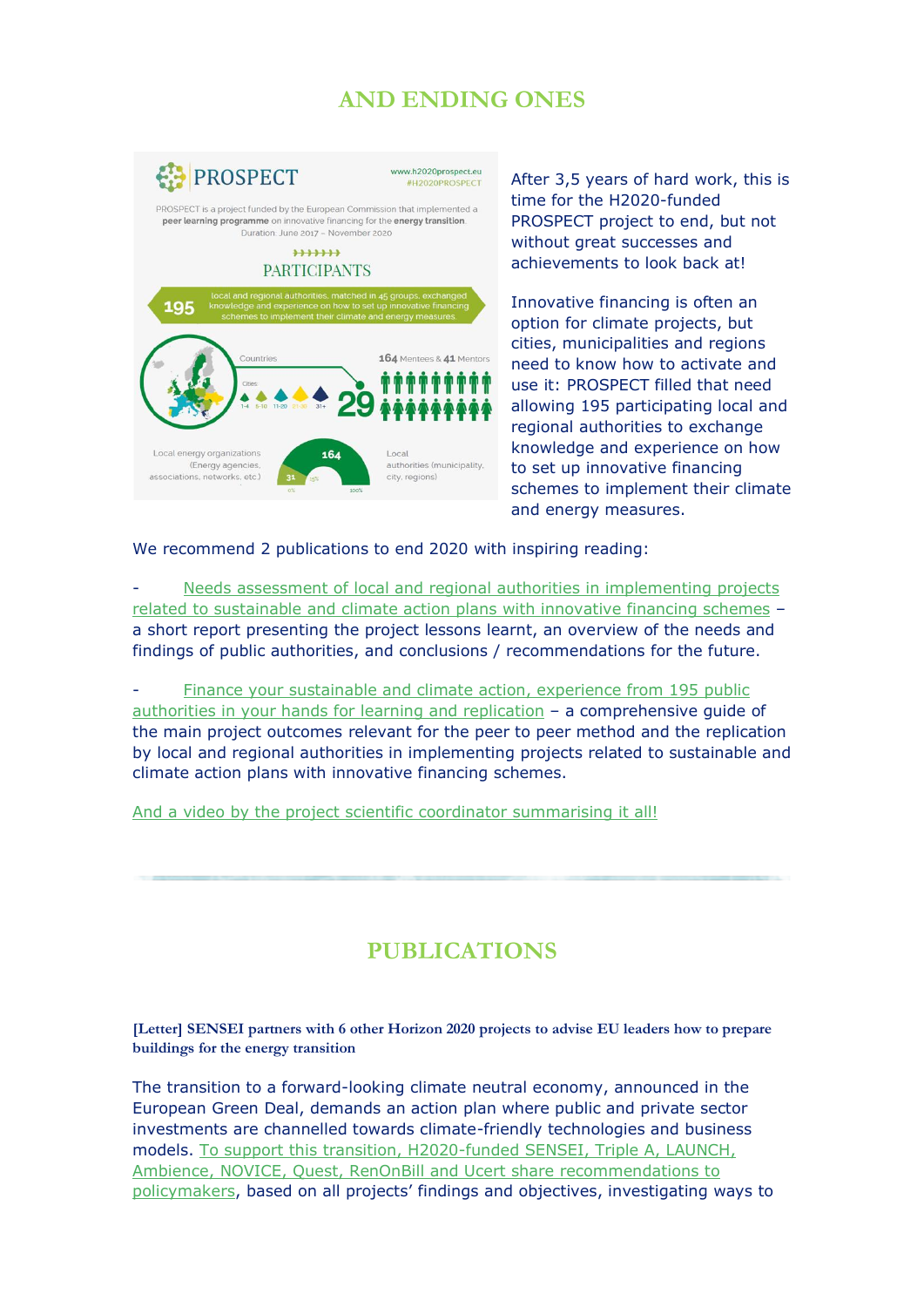enable the mass adoption of energy efficiency measures and smart technologies supporting the uptake of more renewable energy sources.

SENSEI has recently released its second [newsletter,](http://www.ieecp.org/?email_id=24&user_id=214&urlpassed=aHR0cHM6Ly9zZW5zZWloMjAyMC5ldS9uZXdzbGV0dGVycy8&controller=stats&action=analyse&wysija-page=1&wysijap=subscriptions) we invite you to check it for the latest project videos and publications on how Pay for Performance schemes work and can be replicated, how to reward energy efficiency for system services through markets, and more!

**[Report] State Aid and Article 7 of the Energy Efficiency Directive**

ENSMOV releases a new [publication](http://www.ieecp.org/?email_id=24&user_id=214&urlpassed=aHR0cHM6Ly9lbnNtb3YuZXUvc3RhdGUtYWlkLWFuZC1hcnRpY2xlLTctb2YtdGhlLWVuZXJneS1lZmZpY2llbmN5LWRpcmVjdGl2ZS8&controller=stats&action=analyse&wysija-page=1&wysijap=subscriptions) providing an overview on how State aid policies are defined at EU level for the energy efficiency measures [implementation.](http://www.ieecp.org/?email_id=24&user_id=214&urlpassed=aHR0cHM6Ly9lbnNtb3YuZXUvc3RhdGUtYWlkLWFuZC1hcnRpY2xlLTctb2YtdGhlLWVuZXJneS1lZmZpY2llbmN5LWRpcmVjdGl2ZS8&controller=stats&action=analyse&wysija-page=1&wysijap=subscriptions) The emphasis is on the implementation of Energy Efficiency Obligation Schemes and alternative measures under Article 7 EED and the State Aid regulation. Cases from partner countries are presented and discussed.

Other news from ENSMOV include:

A [survey](http://www.ieecp.org/?email_id=24&user_id=214&urlpassed=aHR0cHM6Ly9lYy5ldXJvcGEuZXUvZXVzdXJ2ZXkvcnVubmVyL0VOU01PVmNvdmlkMTk&controller=stats&action=analyse&wysija-page=1&wysijap=subscriptions) is still open to assess how will COVID-19 influence energy efficiency policies in the EU.

Other recent publications include parameters and cost [effectiveness](http://www.ieecp.org/?email_id=24&user_id=214&urlpassed=aHR0cHM6Ly9lbnNtb3YuZXUvY2F0ZWdvcnkvcmVzdWx0cy9yZXBvcnRzLw&controller=stats&action=analyse&wysija-page=1&wysijap=subscriptions) for MRV for energy savings and financial [sustainability](http://www.ieecp.org/?email_id=24&user_id=214&urlpassed=aHR0cHM6Ly9lbnNtb3YuZXUvY2F0ZWdvcnkvcmVzdWx0cy9yZXBvcnRzLw&controller=stats&action=analyse&wysija-page=1&wysijap=subscriptions) and cost effectiveness of policies in the [context](http://www.ieecp.org/?email_id=24&user_id=214&urlpassed=aHR0cHM6Ly9lbnNtb3YuZXUvY2F0ZWdvcnkvcmVzdWx0cy9yZXBvcnRzLw&controller=stats&action=analyse&wysija-page=1&wysijap=subscriptions) of Article 7 EED.

The latest project [newsletter](http://www.ieecp.org/?email_id=24&user_id=214&urlpassed=aHR0cHM6Ly9lbnNtb3YuZXUvbmV3c2xldHRlcnMv&controller=stats&action=analyse&wysija-page=1&wysijap=subscriptions) is available, so are the [recordings](http://www.ieecp.org/?email_id=24&user_id=214&urlpassed=aHR0cHM6Ly9lbnNtb3YuZXUvY2F0ZWdvcnkvcmVzdWx0cy93ZWJpbmFycy8&controller=stats&action=analyse&wysija-page=1&wysijap=subscriptions) of the latest ENSMOV [webinars:](http://www.ieecp.org/?email_id=24&user_id=214&urlpassed=aHR0cHM6Ly9lbnNtb3YuZXUvY2F0ZWdvcnkvcmVzdWx0cy93ZWJpbmFycy8&controller=stats&action=analyse&wysija-page=1&wysijap=subscriptions) Financial aspects of energy policies for EED article7 and Defining the technical aspects of monitoring, reporting and verification systems.

**PROSPECT** 

www.h2020prospect.eu #H2020PROSPECT

Peer-Powered Cities and Regions: **Success Stories from PROSPECT** 

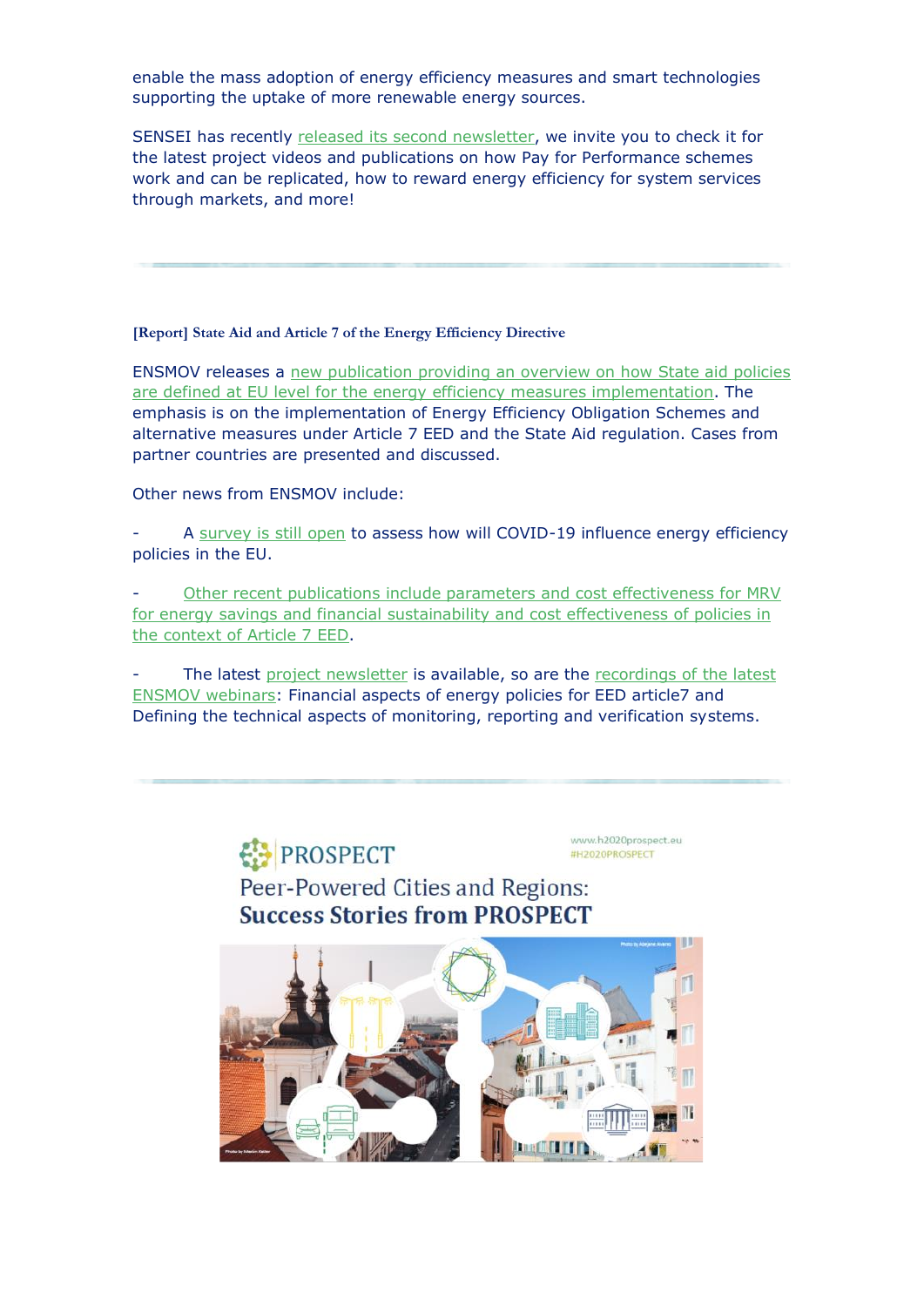In urban areas, significant opportunities are available for facilitating the energy transition. Many local and regional governments are implementing initiatives in sectors, such as buildings, lighting, and transport. Although there are political and economic incentives for undertaking such actions, many cities and regions face financial and technical barriers, such as insufficient financial resources and lack of skills and experience. Public authorities can tap into innovative financing mechanisms and funding sources – aside from available national, regional, or local budgets – to complement their own financial resources. Public authorities can also learn with and from their peers from other cities and regions who have successfully implemented sustainable energy and climate action projects and are recognized for their 'best practices' in innovative financing schemes. That was the goal and mission of the Horizon2020-funded project PROSPECT, now [documenting](http://www.ieecp.org/?email_id=24&user_id=214&urlpassed=aHR0cDovL3d3dy5pZWVjcC5vcmcvcGVlci1wb3dlcmVkLWNpdGllcy1hbmQtcmVnaW9ucy1zdWNjZXNzLXN0b3JpZXMtZnJvbS1wcm9zcGVjdC8&controller=stats&action=analyse&wysija-page=1&wysijap=subscriptions) in this short report success stories from the [programme.](http://www.ieecp.org/?email_id=24&user_id=214&urlpassed=aHR0cDovL3d3dy5pZWVjcC5vcmcvcGVlci1wb3dlcmVkLWNpdGllcy1hbmQtcmVnaW9ucy1zdWNjZXNzLXN0b3JpZXMtZnJvbS1wcm9zcGVjdC8&controller=stats&action=analyse&wysija-page=1&wysijap=subscriptions)

#### **[Report] Evaluation of schemes to tackle energy poverty**

Two different decision-support tools have been fully developed and tested so far within the framework of H2020 SocialWatt, the *SocialWatt Analyser* - supporting the identification of energy poor households among utilities' clients, based on real household energy consumption and cost data as well as other readily available data, and the *SocialWatt Plan* –supporting the evaluation of several energy efficiency and renewable energy actions/schemes and recommending the optimal ones to implement (in terms of cost and risk), in order to alleviate energy poverty.

The eight project utility partners have used the tools to inform the development of their energy poverty action plans which will guide their energy poverty alleviation work for the duration of the project and beyond. A report [documents](http://www.ieecp.org/?email_id=24&user_id=214&urlpassed=aHR0cHM6Ly9zb2NpYWx3YXR0LmV1L3NpdGVzL2RlZmF1bHQvZmlsZXMvbmV3cy9EMi4xJTIwRXZhbHVhdGlvbiUyMG9mJTIwc2NoZW1lcyUyMHRvJTIwdGFja2xlJTIwZW5lcmd5JTIwcG92ZXJ0eS5wZGY&controller=stats&action=analyse&wysija-page=1&wysijap=subscriptions) their analysis of energy poverty and the assessment of schemes to alleviate it, performed using the tools. Key lessons learnt on the role that calculation tools can play in identifying energy poor households and designing schemes are also presented.



**Modelling and maps: PARIS REINFORCE releases**  $\frac{13}{2}$ **[infographics](http://www.ieecp.org/?email_id=24&user_id=214&urlpassed=aHR0cHM6Ly9wYXJpcy1yZWluZm9yY2UuZXUvY29tbXVuaWNhdGlvbi9pbmZvZ3JhcGhpY3M&controller=stats&action=analyse&wysija-page=1&wysijap=subscriptions) to visualize in a user-friendly way key outputs of the project**

A first series contains 6 graphics to explain how different socioeconomic dimensions, policies, mitigation and adaptation technologies, greenhouse gas emissions and other pollutants, economic sectors, and Sustainable Development Goals are represented in climate-economy and energy system models. It also illustrates how the PARIS REINFORCE modelling ensemble covers each of these aspects!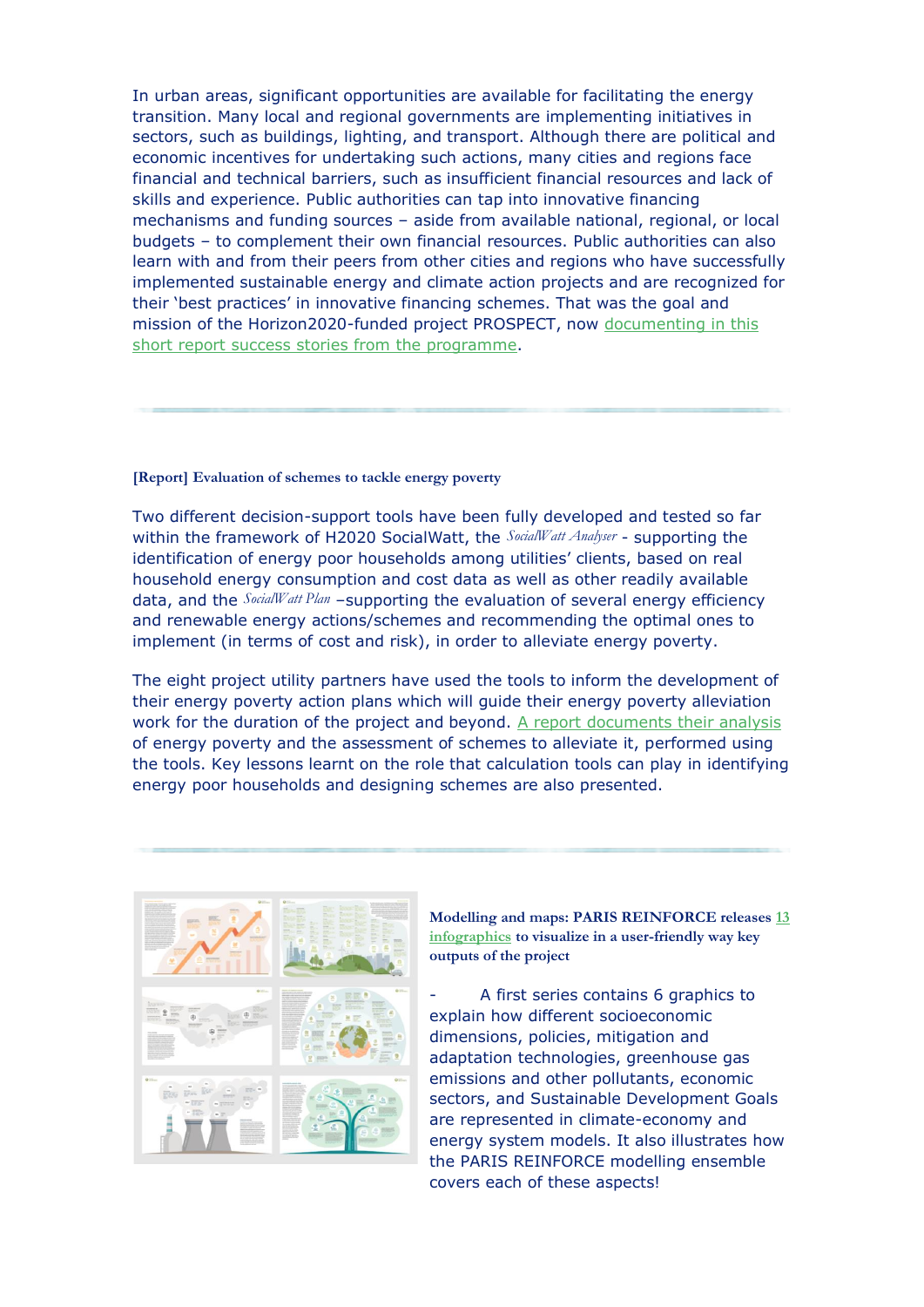- A second series of 7 graphics draws draws from the project's socio-technical analysis activities, and illustrates in system maps the decarbonisation potential of different sectors in different countries, inside and outside Europe, and based on different or combinations of Systems of Innovation frameworks.

Do not forget to subscribe to the project [newsletter,](http://www.ieecp.org/?email_id=24&user_id=214&urlpassed=aHR0cHM6Ly9wYXJpcy1yZWluZm9yY2UuZXUv&controller=stats&action=analyse&wysija-page=1&wysijap=subscriptions) always full of good resources!

# **VIDEOS**

**Interview: Tips on how to make existing energy efficiency obligation schemes better: the Irish example, by Joe Durkan (SEAI)**

The interview presents briefly ENSMOV before going into the aspects of the Irish Energy Efficiency Obligation Scheme (EEO) – combined here with alternative measures, focused on the role of ISO 9001 in increasing the confidence of the administrator in the Monitoring and Verification (M&V) processes of obligated parties. [https://ensmov.eu/ensmov-interview-with-joe-durkan-from-the-seai](http://www.ieecp.org/?email_id=24&user_id=214&urlpassed=aHR0cHM6Ly9lbnNtb3YuZXUvZW5zbW92LWludGVydmlldy13aXRoLWpvZS1kdXJrYW4tZnJvbS10aGUtc2VhaS1pcmVsYW5kLw&controller=stats&action=analyse&wysija-page=1&wysijap=subscriptions)[ireland/](http://www.ieecp.org/?email_id=24&user_id=214&urlpassed=aHR0cHM6Ly9lbnNtb3YuZXUvZW5zbW92LWludGVydmlldy13aXRoLWpvZS1kdXJrYW4tZnJvbS10aGUtc2VhaS1pcmVsYW5kLw&controller=stats&action=analyse&wysija-page=1&wysijap=subscriptions)

### **SENSEI: 3 videos to learn more about the project, P4P schemes and replication**

2 IEECP short webinars (20 minutes) present the project [approach,](http://www.ieecp.org/?email_id=24&user_id=214&urlpassed=aHR0cHM6Ly93d3cueW91dHViZS5jb20vd2F0Y2g%2Fdj1CQ3MwNC0wMVpHWQ&controller=stats&action=analyse&wysija-page=1&wysijap=subscriptions) key concepts and first [results.](http://www.ieecp.org/?email_id=24&user_id=214&urlpassed=aHR0cHM6Ly93d3cueW91dHViZS5jb20vd2F0Y2g%2Fdj14Qk5NYWZsNThfVQ&controller=stats&action=analyse&wysija-page=1&wysijap=subscriptions) In a 10-minute video, Marion Santini from RAP explains [how](http://www.ieecp.org/?email_id=24&user_id=214&urlpassed=aHR0cHM6Ly93d3cueW91dHViZS5jb20vd2F0Y2g%2Fdj1KTkpxcWJ5VUptbw&controller=stats&action=analyse&wysija-page=1&wysijap=subscriptions) P4P schemes work and how they can be replicated to support the building [renovation](http://www.ieecp.org/?email_id=24&user_id=214&urlpassed=aHR0cHM6Ly93d3cueW91dHViZS5jb20vd2F0Y2g%2Fdj1KTkpxcWJ5VUptbw&controller=stats&action=analyse&wysija-page=1&wysijap=subscriptions) [wave](http://www.ieecp.org/?email_id=24&user_id=214&urlpassed=aHR0cHM6Ly93d3cueW91dHViZS5jb20vd2F0Y2g%2Fdj1KTkpxcWJ5VUptbw&controller=stats&action=analyse&wysija-page=1&wysijap=subscriptions) in the EU. Pay-for-performance (P4P) schemes for energy efficiency are one way to provide greater certainty for medium-term investments.

### **MORE NEWS FROM PROJECTS**

### **News from PARIS REINFORCE**

- A digital workshop was successfully held aimed at designing well-informed and meaningful scientific activities in support of climate policymaking at the national and regional level as well as [capturing](http://www.ieecp.org/?email_id=24&user_id=214&urlpassed=aHR0cDovL3BhcmlzLXJlaW5mb3JjZS5ldS9uZXdzLWV2ZW50cy9wcm9qZWN0LW5ld3MtZXZlbnRzL2luZm9ybWVkLXNjaWVuY2Utc3VzdGFpbmFibGUtY2xpbWF0ZS1hY3Rpb24ta2VueWE&controller=stats&action=analyse&wysija-page=1&wysijap=subscriptions) the Kenyan national context and [stakeholders'](http://www.ieecp.org/?email_id=24&user_id=214&urlpassed=aHR0cDovL3BhcmlzLXJlaW5mb3JjZS5ldS9uZXdzLWV2ZW50cy9wcm9qZWN0LW5ld3MtZXZlbnRzL2luZm9ybWVkLXNjaWVuY2Utc3VzdGFpbmFibGUtY2xpbWF0ZS1hY3Rpb24ta2VueWE&controller=stats&action=analyse&wysija-page=1&wysijap=subscriptions) perspective.

Another virtual workshop focused on the project's Indian [modelling](http://www.ieecp.org/?email_id=24&user_id=214&urlpassed=aHR0cHM6Ly9jbGljay5tbHNlbmQuY29tL2xpbmsvYy9ZVDB4TlRZeE1EVTVNVEV6TkRZMU5UUTVPVGN4Sm1NOVpqSnVOeVpsUFRVeE56UXlORGt4Sm1JOU5EWXhNelExTnpRM0ptUTljelJ1T0hjMWJ3PT0uSmVFUFdQQXByNGRGNkw2SDAxQUU2M2hSY1hPRGUxdnJINktGNWFvNUFzaw&controller=stats&action=analyse&wysija-page=1&wysijap=subscriptions) [pathways.](http://www.ieecp.org/?email_id=24&user_id=214&urlpassed=aHR0cHM6Ly9jbGljay5tbHNlbmQuY29tL2xpbmsvYy9ZVDB4TlRZeE1EVTVNVEV6TkRZMU5UUTVPVGN4Sm1NOVpqSnVOeVpsUFRVeE56UXlORGt4Sm1JOU5EWXhNelExTnpRM0ptUTljelJ1T0hjMWJ3PT0uSmVFUFdQQXByNGRGNkw2SDAxQUU2M2hSY1hPRGUxdnJINktGNWFvNUFzaw&controller=stats&action=analyse&wysija-page=1&wysijap=subscriptions) The format of the event was to hold structured discussions on the Indian energy transition with experts from NGOs, academia, the private sector, and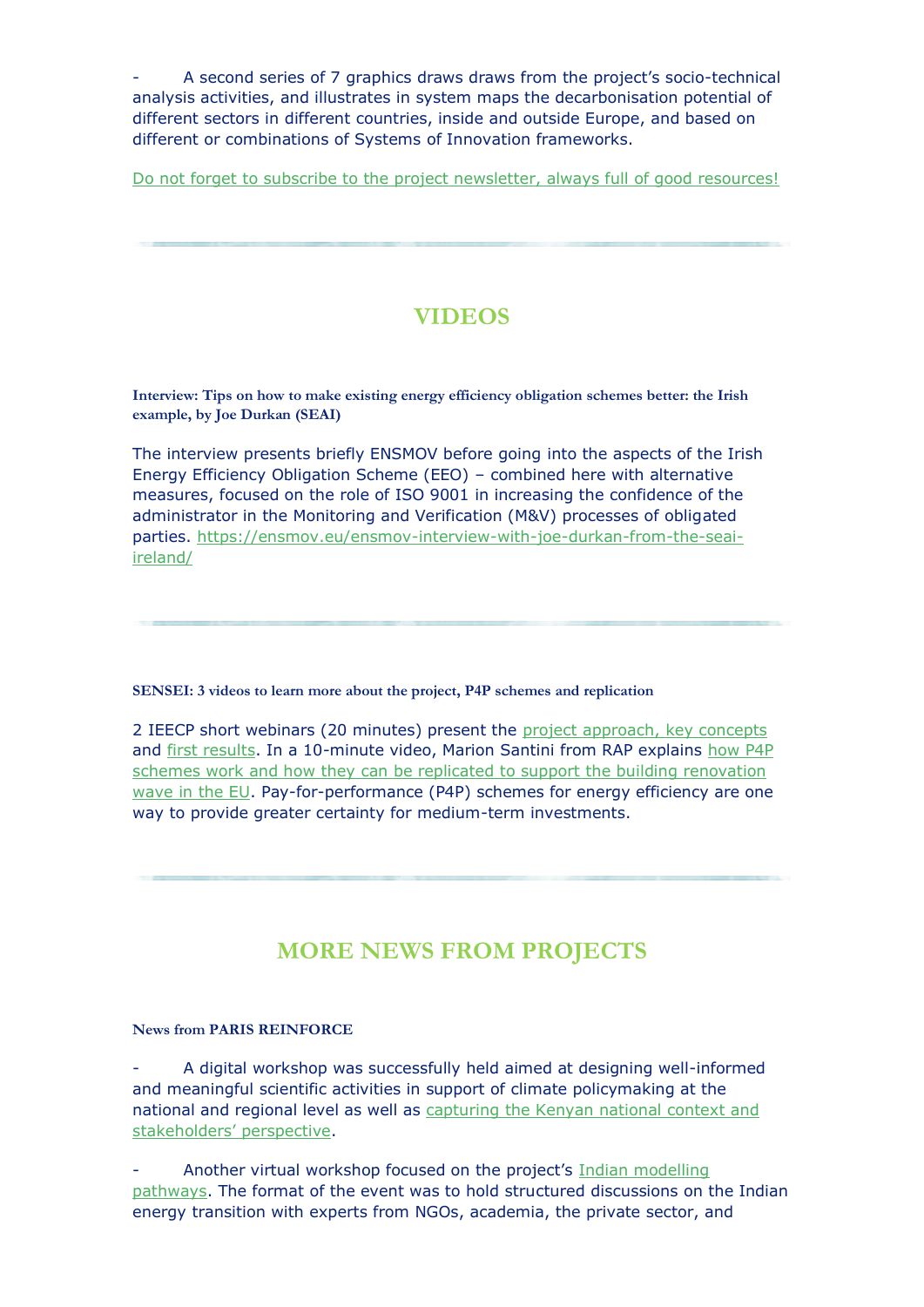government. This was with the purpose of allowing modelling teams to develop stakeholder-driven modelling scenarios, and co-creating some of the core assumptions being fed into models.

Additional scientific [publications](http://www.ieecp.org/?email_id=24&user_id=214&urlpassed=aHR0cHM6Ly9wYXJpcy1yZWluZm9yY2UuZXUvcHVibGljYXRpb25zL3NjaWVudGlmaWMtcHVibGljYXRpb25z&controller=stats&action=analyse&wysija-page=1&wysijap=subscriptions) have also been added to the project website section, check it!

#### **ICCEE: Improving Cold Chain Energy Efficiency in the Food & Beverage sector**

The first ICCEE trainings have started in several EU Member States, providing participants with sessions on energy efficiency in the cold chains of the food and beverage sector, the potential of the cold chains of the food and beverage industries in saving energy, the ISO 50001 energy efficiency certification system, the different non-energy benefits derived from savings, the economic viability characteristics and more. The training programme is aimed at workers in the food and beverage industry and those responsible for energy management, as well as from other areas of the food value chain: production, distribution or logistics. It may also be of interest to engineers, auditors, researchers or industry associations. Check the latest project [newsletter](http://www.ieecp.org/?email_id=24&user_id=214&urlpassed=aHR0cHM6Ly9pY2NlZS5ldS8yMDIwLzExLzE4L2ljY2VlLW5ld3NsZXR0ZXItMi1ub3ZlbWJlci0yMDIwLw&controller=stats&action=analyse&wysija-page=1&wysijap=subscriptions) to catch up on all news: reports, scientific publications, videos and more.

**Alleviating energy poverty: 2nd SocialWatt Capacity Building Workshop** 

This workshop, organised in 2 parts in August and October 2020, focused on how to best engage with energy poverty households and on successful schemes utilities have implemented to alleviate energy poverty. Particular emphasis was given on how schemes have been financed and designed. [Presentations,](http://www.ieecp.org/?email_id=24&user_id=214&urlpassed=aHR0cHM6Ly9zb2NpYWx3YXR0LmV1L2VuL25vZGUvNTM&controller=stats&action=analyse&wysija-page=1&wysijap=subscriptions) all available on the project website, [included:](http://www.ieecp.org/?email_id=24&user_id=214&urlpassed=aHR0cHM6Ly9zb2NpYWx3YXR0LmV1L2VuL25vZGUvNTM&controller=stats&action=analyse&wysija-page=1&wysijap=subscriptions)

- Engaging with energy poor households - experience from the UK, and options for financing energy efficiency schemes to tackle energy poverty, by RAP

Social services outreach to energy poor households - experience from Austria, by Caritas

RenOnBill: On-bill financing for facilitating energy efficiency interventions in residential buildings, by University of Geneva

Designing pay for performance schemes for the residential sector, by Pacific Gas and Electric

Innovative schemes to alleviate energy poverty in France, by EDF France